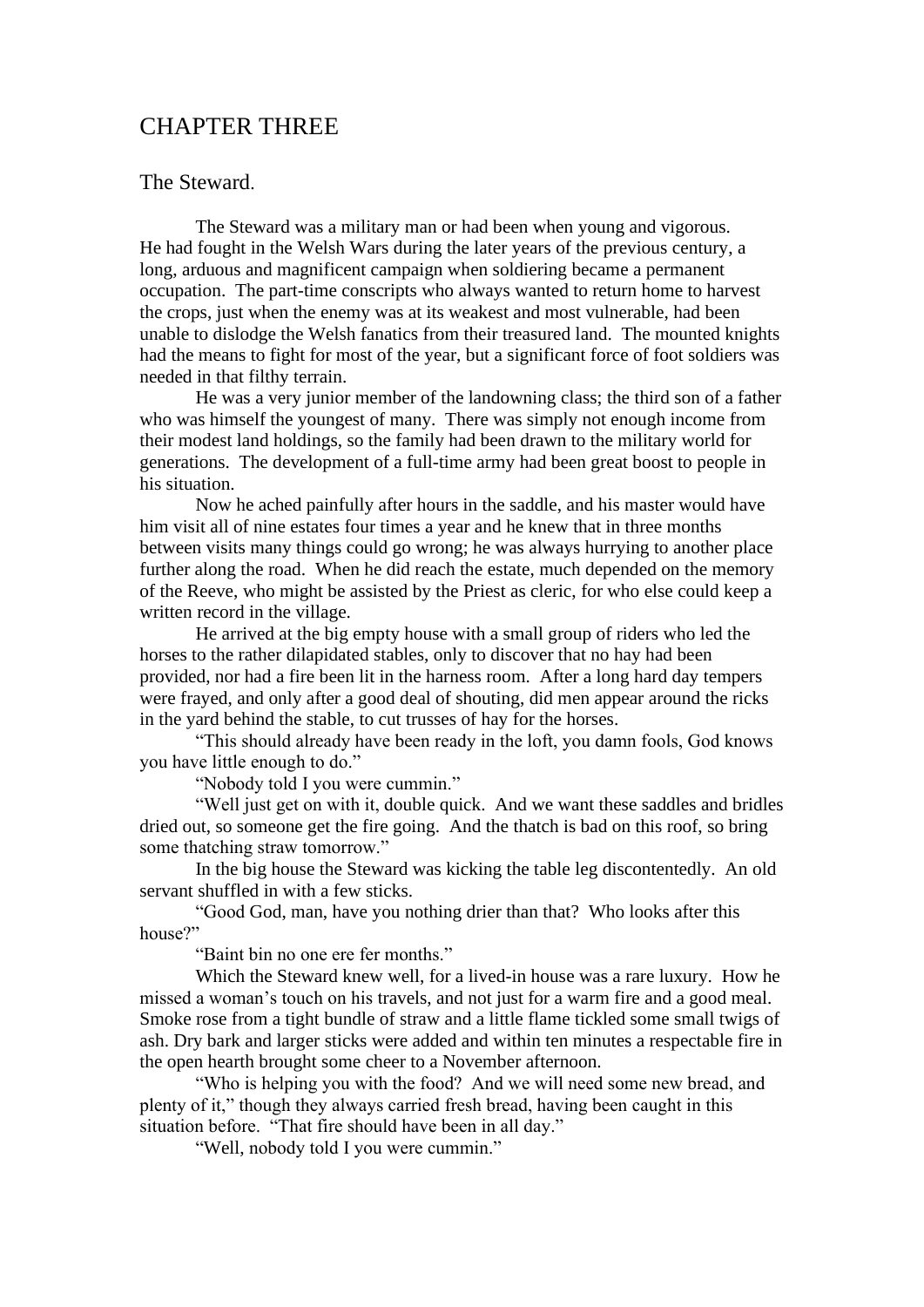"Just get on and bring the women. We'll have nothing for hours as it is. And bring the Reeve as well."

"E bain't ere. E be gon to Calne, all day."

A few hours later, the house has warmed up and a hot meal of ham and beef and bread has cheered everyone. The women raised everyone's spirits and had eaten well themselves, and now they were being offered as much good beer as they could drink. The steward had caught the eye of a slightly older woman and they chatted comfortably.

"I be a poor widder woman wi no one to look atter I."

He was sympathetic, "I'll look out for you if you are good to me."

"Well, I got to get through a long winter wi not much work about."

He toyed idly with a silver coin; her hand slid towards his. "When I leave, you can have it."

"In the mornin?" She sought confirmation.

"No, we are here for a week."

"Well one in the mornin then, and one at the end of the wik."

He smiled for the first time, and she looked into his eyes, warily at first then responded, lightly patting the back of his hand.

"Nuther beer, m'lord?"

"Oh aye, and another for you."

Much later they staggered to a pile of straw covered by a layer of sheepskin and fell into a drunken sleep still wearing their heavy outdoor clothes. Sometime later one disturbed the other, who responded happily and tenderly. Before daybreak they woke again and her arm was around the back of his neck, their wet lips and tongues searching each other hungrily and strenuously without a care who heard them. After twenty minutes he was completely spent and snoring noisily. She eased herself away from him, drew her clothes around herself and went to the fire to bring it back to life.

She started to work the dough, pausing to take some hot ashes from the log fire into the bread oven. Later, when the younger men came in from feeding the horses the smell of new bread put an edge on their appetite.

"Ah, you jist wait. Baint ready yet mind."

"Well, don't keep em waiting, we have a long day ahead." But there was no malice in the Stewards voice. The old servant appeared with logs for the fire.

"I want to see the Reeve, first thing. Where is he?"

"I hant sid im."

"Well, you better find him and bring him here."

An hour later, the Reeve came to the big house, and Alice met him outside. "How be ee?" the Reeve asked.

"Better now eve slep well," she said with a cheeky grin. The Reeve was too anxious to smile back, but slightly relieved, all the same.

"Oh, ah."

"They be yer for the wik mind."

The reeve paused before speaking, "Ah, they'll do both places from ere then. But you look atter him an maybe I'll find summat for ee when they be gone."

Inside the house the Reeve found the Steward with a mouth full of bread and was overcome with a spasm of coughing. The food was hurriedly cleared from the table.

"God, I hope you are not going to die on me. We've got a busy week."

The Reeve nodded and grunted something unintelligible.

The Steward again, "How much wheat have you threshed?"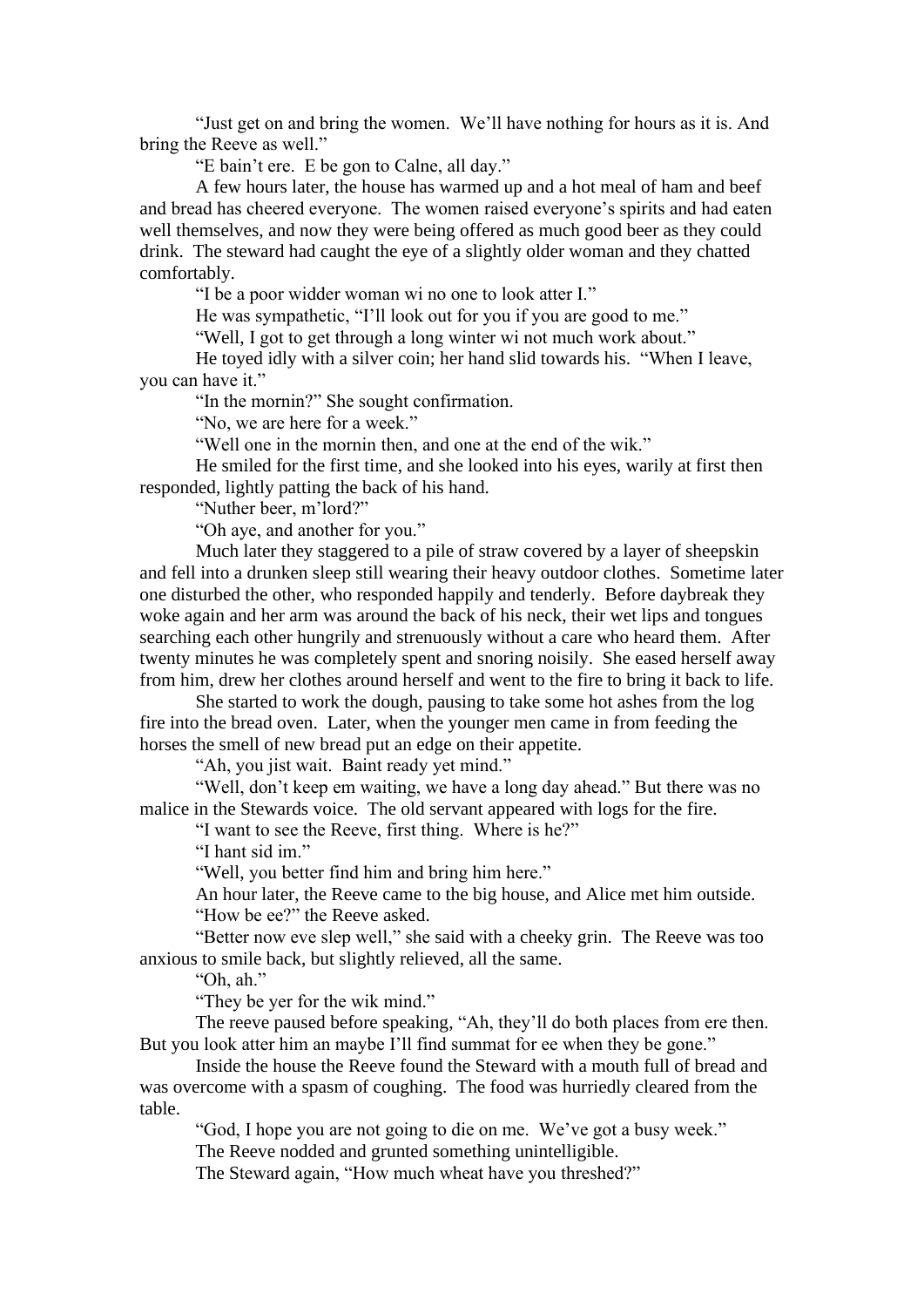The Reeve reflected then spread the fingers of one hand, and again and after a slight pause a third time. Then a longer pause, "Eighteen quarters, I reckon."

The Steward, briskly, "I want to get some to Salisbury, there's a good price, they are short of wheat. How many carts and teams do you have?"

A longer pause for calculation, and further coughing. "I shall have to look at the carts but might be dree I reckon."

The Steward, "Well that'll be six quarters then, but I want to get ten there." Turning to the young men, he said "Ride over to Stoke and see if they can make two loads, we can take five carts together and you can ride to Salisbury with them. Well, move then, while you've got a bit of sun."

Out in the yard, the Steward and the Reeve walked past the barn where two men were threshing wheat on the wooden floor. The long flails lifted above their heads were brought down swiftly against a sheaf of wheat. They worked to the same rhythm, one man raising his flail as the other came down to the floor, but at an easy pace that could be sustained all day.

A thatched lean-to shed contained the ox-carts. These were inspected for leaks in the floor which could lose grain all the way to Salisbury.

"Better take some wet clay with you to stop any new leaks. It will go bad for you if you don't get all the wheat there."

The Reeve nodded for it seemed to be a friendly warning. The threshed grain was stored in a guarded room in the main barn and both men now looked at the sample. Later the Reeve supervised the measuring and bagging. The grain was shovelled into a square bucket which held exactly one bushel; two bushels were tipped into each bag with great care. The carts were each loaded with eight bags, making two quarters in total.

The Reeve then chose the men he wanted for the journey, including John, who was excited by the prospect of the journey to Salisbury a fabled city, growing like a mushroom in the meadows around the cathedral.

Later he spoke to Joan, "What? What? Wha-at? You can't possibly leave me with the children and now we've got three cows to milk. How can you go?" John was not completely surprised by her reaction and suggested she get someone to help with her work while he was away. He also pointed out that he would not have to do as much day work at the manor during the weeks after their return. He could then start to extend the house that would give them the extra space they needed to store the increasing quantities of cheese they were making.

Next morning before daybreak, teams of four oxen were hitched to each cart and two more oxen were tied behind one of the carts in case of lameness or injury to the teams. The sacks of corn were carefully placed to balance the two-wheeled carts, then covered with waterproof skins. The carts also contained food, water, tools and heavy staves for each man to deter thieves, together with an old bugle from the Welsh Wars.

As first light the convoy moved off with one of the Steward's men on horseback plus the Reeve riding an old heavy horse that had probably not got into a gallop for years. The Steward's man was armed and three miles down the road they met the other group from Stoke with a second armed guard; memories of the famine years were still fresh.

They reached Calne in less than two hours, the market town now becoming busy. Most people stared at the unusual convoy and wondered where it was bound, and why were they not selling their wheat in Calne at the Friday market, like anyone else. A mile out of town they stopped at the foot of the long steep hill rising to the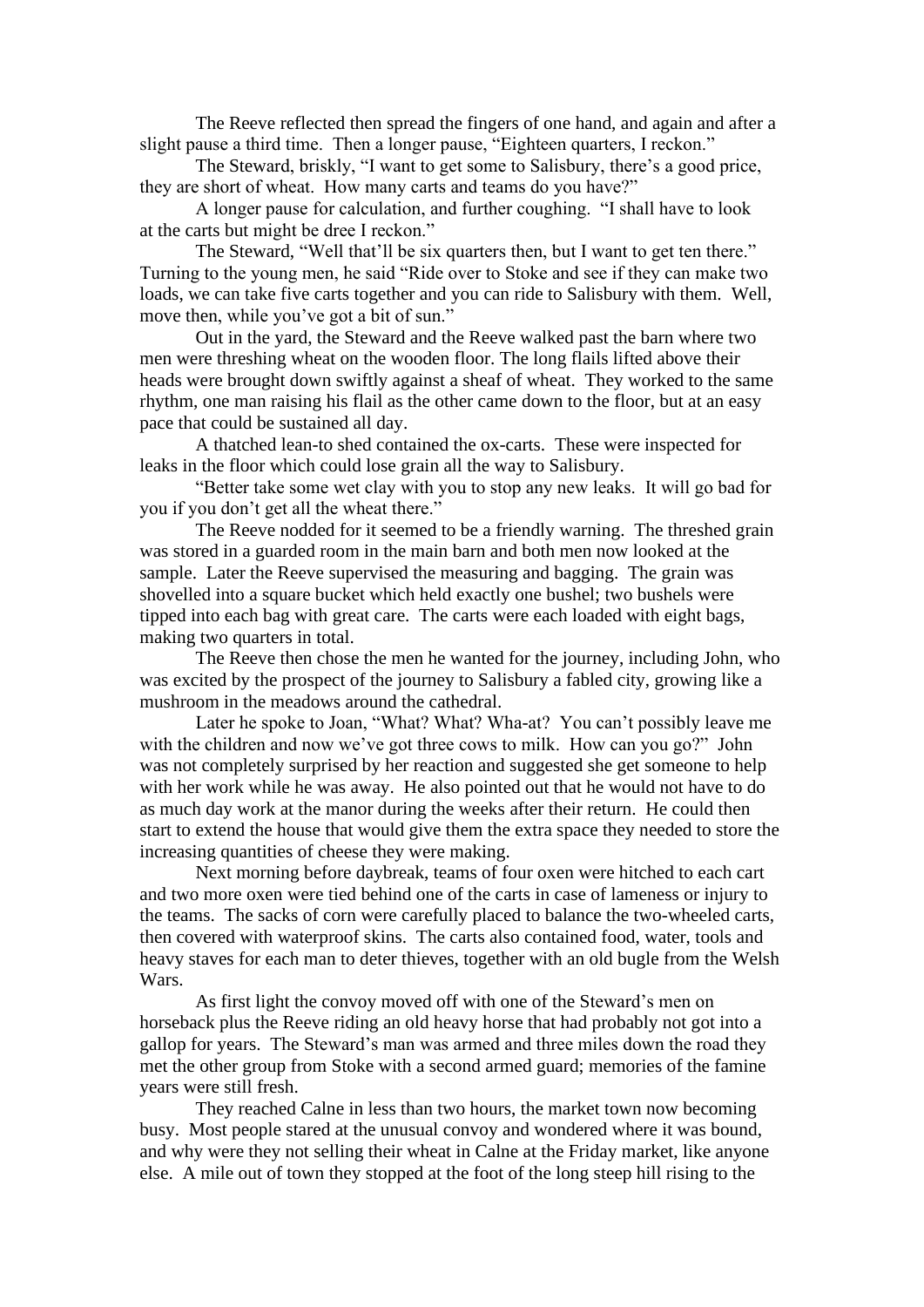Marlborough Downs. The pair of idle oxen were brought to the first cart and hitched up to make a team of six, and they set off one cart at a time. But this was too slow, and they sent a team of four up, allowing them to rest part way up, and the others followed suit, sometimes assisted by men pushing the carts to help the oxen. On level ground on top of downs, they rested for half an hour having the first main meal of the day, enjoying the unusual view of Calne far below.

Off again and it was an easy walk on level downland, known to them all since boyhood adventures years ago. Soon the Pewsey Vale came into sight before and below with a clear view of Etchilhampton Tump in thin sunlight. This descent was much less steep than the climb from Calne, but the men needed to be ready to push their staves through the spokes in the large wooden wheels as a primitive brake. There was a risk that the loaded cart might push the oxen forward, a stumble and a fall could easily lead to a broken leg. They all knew this, but it did not stop the reeve shouting a warning several times as they proceeded down the slope into Bishops Cannings.

They made camp before dark below Redhorn Hill so the oxen would be fresh for the climb up to Salisbury Plain. This would be the last watering point for the oxen before Shrewton unless they could find a dewpond holding water near the track. They unhitched the oxen, tethered them for grazing and lit a fire between two rows of carts. Their bread was growing stale now, but tolerable with plenty of beer. The Steward's young men and the reeve sat a little apart from the villagers whose conversation was loud and lubricated as the hours passed. Eventually the reeve took control of the beer barrel, joking that we would need to save some for the next night. Two men stood guard for two hours, minding the cattle and watching out for potential thieves, till relieved by a second pair.

A third pair counted the oxen in the dark, checked all the carts and at the first hint of light to the east, kicked the fire into life, roused the sleepers and prepared a rough breakfast. The oxen had fed well overnight and were taken to water by men chewing dry bread themselves. This would be the last chance of water today. The first team to be watered was sent up the hill, the last major climb on this journey. One by one the carts were brought up on to Salisbury Plain and the convoy eventually went off in close order. This was new country to most of the men though the Reeve had made the journey before with his father. Not a house in sight, nor another traveller passed by, once a flock of sheep was seen being moved away from the track by a reclusive shepherd. It was a grey morning and a raw wind with only a few thorns to break the monotony of the endless grassland. But it was a gentle undulating route and the oxen meandered comfortably at a stately two miles an hour. Late in the afternoon they came down from the hills into Shrewton where water and freshly baked bread would be found.

The remainder of the journey into Salisbury was made along river valleys closely settled and farmed; John now understood that the hills seemed so desolate because all the villages were hidden away in narrow valleys, a strikingly different landscape from the wooded clay country north of Calne. After an overnight rest at Shrewton, the oxen were permitted to stop and feed along the side of the track so they might arrive at Salisbury with a full belly.

The city was busy and noisy and quite smelly for open drains ran down the middle of the streets. New houses and workshops were being built and loads of stone, timber and straw competed for the inadequate roads without order or control. Iron shod cartwheels bounced and clattered on flint and broken stone. The shattering noise from the weaving shops was an almost physical impact, doors and windows were